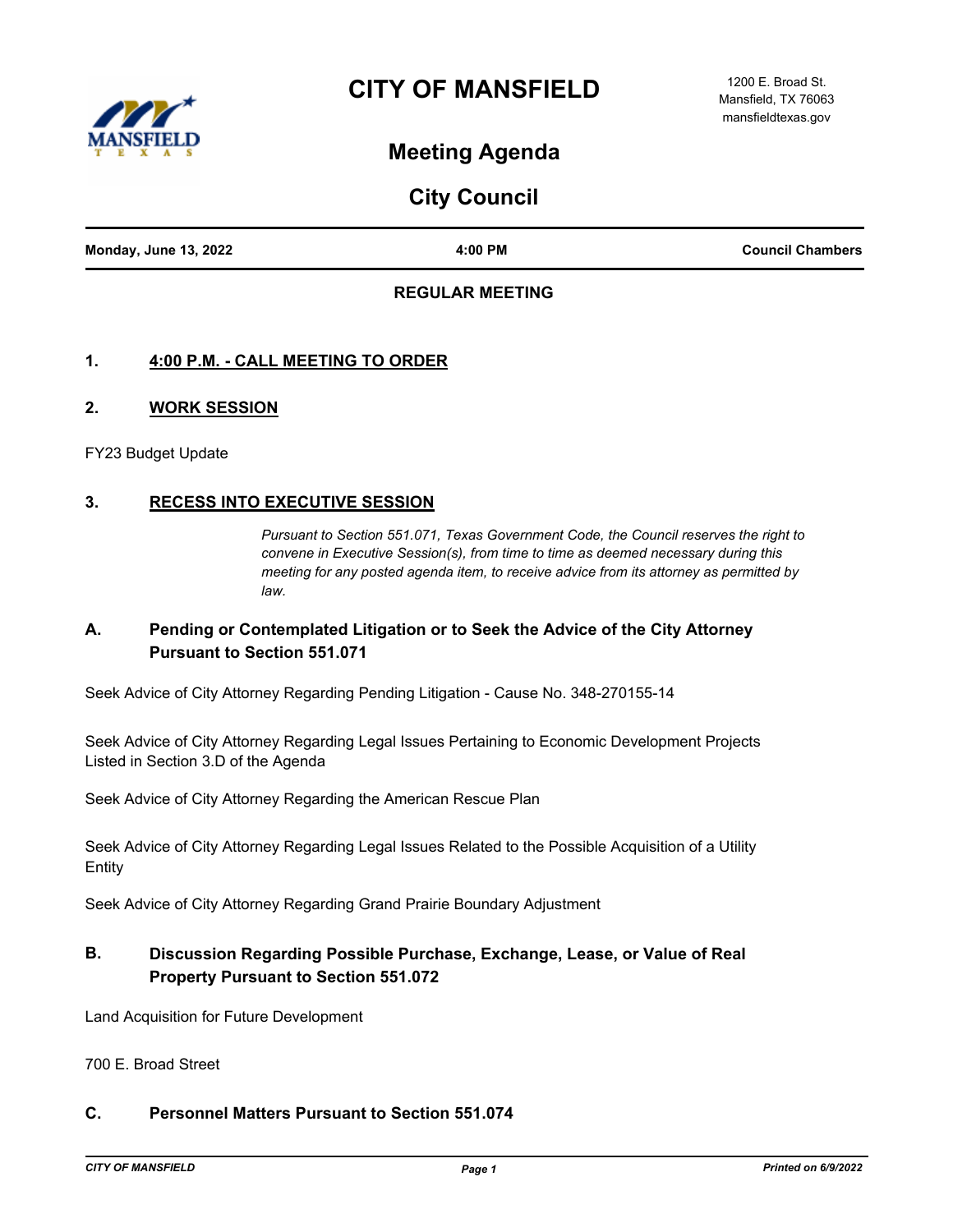**D. Deliberation Regarding Commercial or Financial Information Received From or the Offer of a Financial or Other Incentive Made to a Business Prospect Seeking to Locate, Stay or Expand in or Near the Territory of the City and with which the City is Conducting Economic Development Negotiations Pursuant to Section 551.087**

Economic Development Project #16-05

Economic Development Project #21-09

Economic Development Project #21-28

Economic Development Project #21-37

Economic Development Project #22-14

Economic Development Project #22-20

#### **4. 6:50 P.M. – COUNCIL BREAK PRIOR TO REGULAR BUSINESS SESSION**

# **5. 7:00 PM OR IMMEDIATELY FOLLOWING EXECUTIVE SESSION - RECONVENE INTO REGULAR BUSINESS SESSION**

#### **6. INVOCATION**

## **7. PLEDGE OF ALLEGIANCE**

#### **8. TEXAS PLEDGE**

"Honor the Texas Flag; I Pledge Allegiance to Thee, Texas, One State Under God; One and Indivisible"

#### **9. PROCLAMATIONS**

[22-4707](http://mansfield.legistar.com/gateway.aspx?m=l&id=/matter.aspx?key=8821) City of Mansfield Great 100 Nurses Proclamation

**Attachments: [Proclamation](http://Mansfield.legistar.com/gateway.aspx?M=F&ID=034db11c-e5c2-4dc3-8ccf-e51c31957f74.docx)** 

[22-4722](http://mansfield.legistar.com/gateway.aspx?m=l&id=/matter.aspx?key=8837) Randall Canedy Proclamation

**Attachments: [Proclamation](http://Mansfield.legistar.com/gateway.aspx?M=F&ID=91f76ba8-a2d9-4cf8-abd6-efc1a5ec06c0.docx)** 

#### **10. CITIZEN COMMENTS**

*Citizens wishing to address the Council on non-public hearing agenda items and items not on the agenda may do so at this time. Due to regulations of the Texas Open*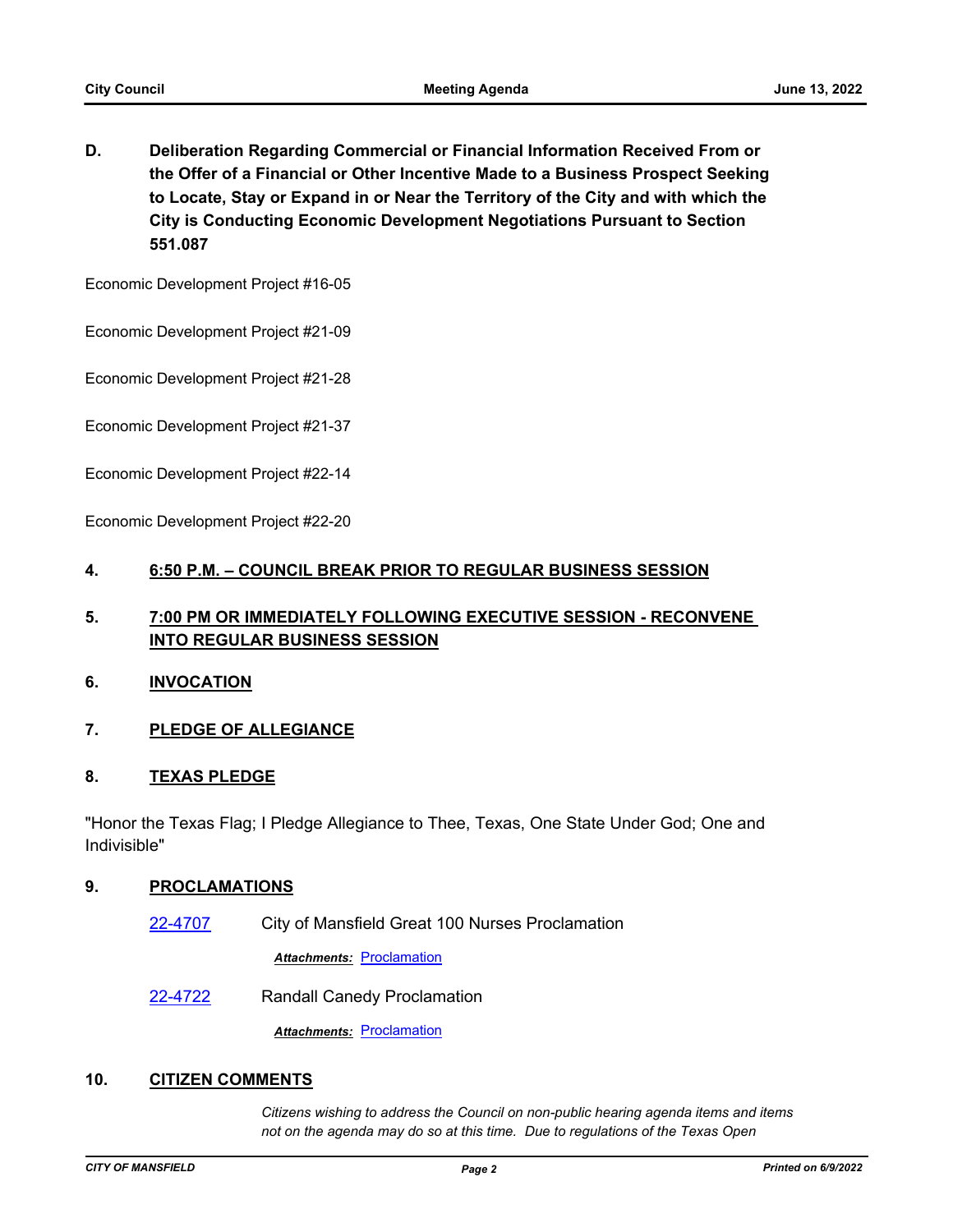*Meetings Act, please do not expect a response from the Council as they are not able to do so. THIS WILL BE YOUR ONLY OPPORTUNITY TO SPEAK UNLESS YOU ARE SPEAKING ON A SCHEDULED PUBLIC HEARING ITEM. After the close of the citizen comments portion of the meeting only comments related to public hearings will be heard. All comments are limited to five (5) minutes.*

*In order to be recognized during the "Citizen Comments" or during a Public Hearing (applicants included), please complete a blue or yellow card located at the entrance of the Council Chambers. Please present the card to the Assistant City Secretary prior to the start of the meeting.*

#### **11. COUNCIL ANNOUNCEMENTS**

### **12. SUB-COMMITTEE REPORTS**

[22-4718](http://mansfield.legistar.com/gateway.aspx?m=l&id=/matter.aspx?key=8833) Minutes - Approval of the June 7, 2022 Hotel/Motel Occupancy Tax Funds Policy and Allocation Sub-Committee Meeting Minutes (vote will be only by members of the sub-committee: Short (Chair), Evans, and Lewis)

> *Presenters:* Susana Marin *Attachments:* [6-7-22 DRAFT Meeting Minutes](http://Mansfield.legistar.com/gateway.aspx?M=F&ID=c7a370b3-6f3d-439c-9f21-62bf4ea66d3c.pdf)

## **13. STAFF COMMENTS**

*In addition to matters specifically listed below, Staff comments may include updates on ongoing or proposed projects and address of posted agenda items.*

#### **A. City Manager Report or Authorized Representative**

Current/Future Agenda Items

Juneteenth Update - Tim Roberts

#### **B. Business Services Department Report**

[22-4704](http://mansfield.legistar.com/gateway.aspx?m=l&id=/matter.aspx?key=8818) Presentation of the Monthly Financial Report for the Period Ending April 30, 2022

> *Presenters:* Troy Lestina **Attachments: [Monthly Financials](http://Mansfield.legistar.com/gateway.aspx?M=F&ID=d994010e-2bb3-45dc-af2e-d0160a6996b1.pdf)**

#### **14. TAKE ACTION NECESSARY PURSUANT TO EXECUTIVE SESSION**

## **15. CONSENT AGENDA**

*All matters listed under consent agenda have been previously discussed, require little or no deliberation, or are considered to be routine by the council. If discussion is desired, then an item will be removed from the consent agenda and considered separately. Otherwise, approval of the consent agenda authorizes the City Manager to implement each item in accordance with staff's recommendation.*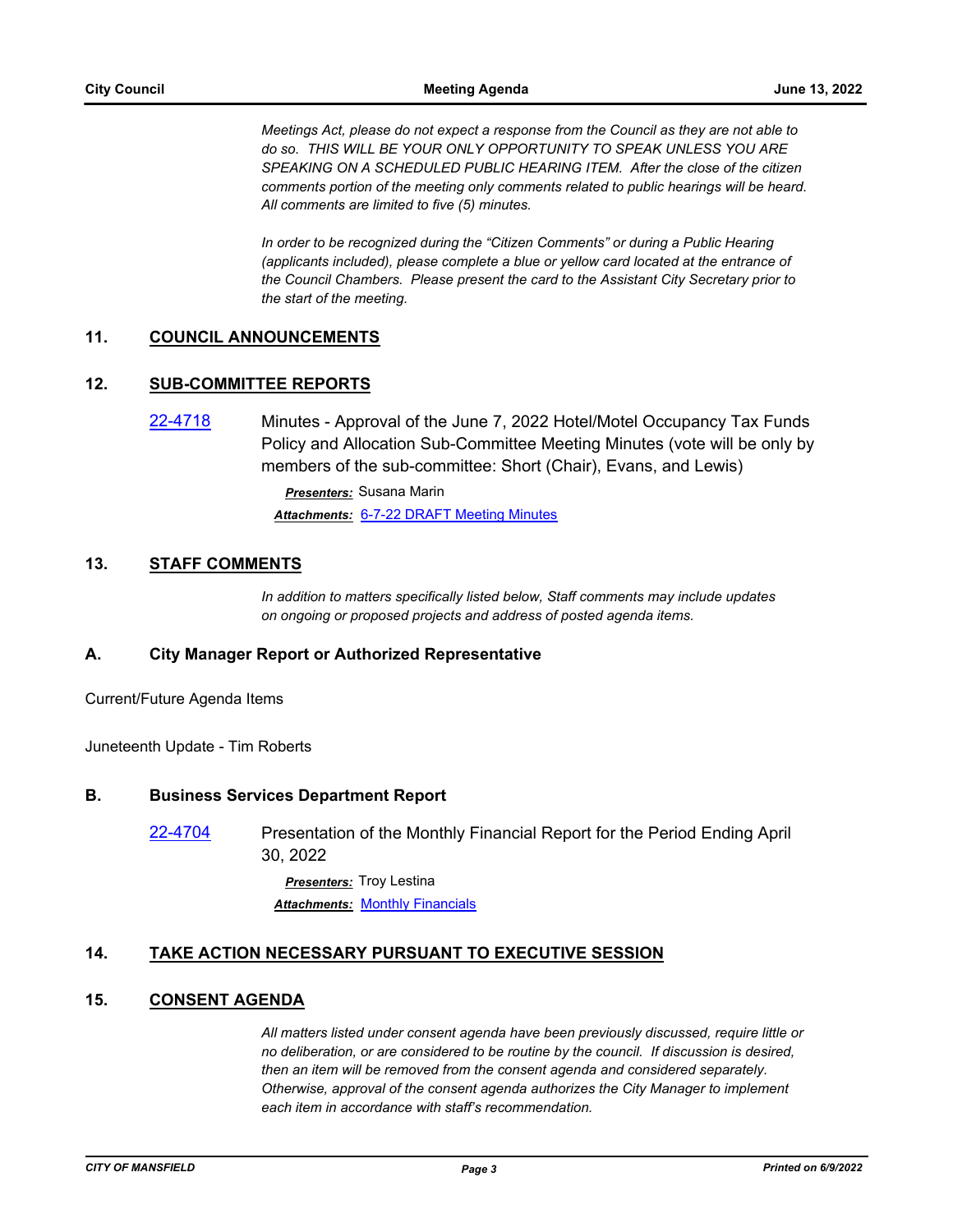### **ITEMS TO BE REMOVED FROM THE CONSENT AGENDA**

[22-4639](http://mansfield.legistar.com/gateway.aspx?m=l&id=/matter.aspx?key=8752) Ordinance - Consideration of an Ordinance Approving a Small Cell Lease Agreement with New Cingular Wireless PCS, LLC; Authorizing the City Manager, or Designee, to Execute the Agreement; and Providing and Effective Date *Presenters:* Matt Young Attachments: [Ordinance](http://Mansfield.legistar.com/gateway.aspx?M=F&ID=4407569b-1722-4113-ba18-5f99e8bfff32.docx) [Exhibit A - Small Cell Lease Agreement](http://Mansfield.legistar.com/gateway.aspx?M=F&ID=bfd17b2d-d494-4209-8dcd-a241a26bd291.pdf) [22-4700](http://mansfield.legistar.com/gateway.aspx?m=l&id=/matter.aspx?key=8814) Resolution - A Resolution Awarding a Contract for the Purchase of Three Chemical Storage Tanks for the Bud Ervin Water Treatment Plant to Macaulay Controls Company for an Amount not to Exceed \$222,198.38 (Utility Fund) *Presenters:* Jeff Price and Alex Whiteway Attachments: [Resolution](http://Mansfield.legistar.com/gateway.aspx?M=F&ID=6d677432-ce40-4b81-935e-4d02adcd5ae6.doc) **[Bid Tabulation](http://Mansfield.legistar.com/gateway.aspx?M=F&ID=054b0e66-b6e5-47e8-8533-c3669bdfa28f.pdf)** [22-4701](http://mansfield.legistar.com/gateway.aspx?m=l&id=/matter.aspx?key=8815) Resolution - A Resolution Authorizing a Contract for Rehabilitation of the 300,000 Gallon Cardinal Oaks Ground Storage Tank to N.G. Painting, L.P. for an Amount not to Exceed (\$195,800.00) *Presenters:* Jeff Price and Alex Whiteway Attachments: [Resolution](http://Mansfield.legistar.com/gateway.aspx?M=F&ID=4410d5e6-7530-4abb-bf2b-5e767ca5f25d.doc) [Bid Tabulation](http://Mansfield.legistar.com/gateway.aspx?M=F&ID=e348e10c-d02d-47ac-902e-d60fd0372c5f.pdf) [22-4702](http://mansfield.legistar.com/gateway.aspx?m=l&id=/matter.aspx?key=8816) Resolution - A Resolution of the City Council of the City of Mansfield, Texas to Authorize the City Manager to Execute the First Amendment with Hilltop Securities, Inc on Behalf of the City to Provide Additional Development Services to the City *Presenters:* Troy Lestina Attachments: [Resolution](http://Mansfield.legistar.com/gateway.aspx?M=F&ID=ab77504d-27b1-419e-83d2-a681347df5a1.docx) **[Original Agreement](http://Mansfield.legistar.com/gateway.aspx?M=F&ID=ce2e7b92-24c3-4903-b735-941f60419aad.pdf)** [First Amendment to Agreement](http://Mansfield.legistar.com/gateway.aspx?M=F&ID=1fdbded9-c2f8-4274-94c7-dd8a2eb116ef.pdf) [22-4703](http://mansfield.legistar.com/gateway.aspx?m=l&id=/matter.aspx?key=8817) Resolution - A Resolution Authorizing Publication of Notice of Intent to Issue Certificates of Obligations; Approving the Preparation of a Preliminary Official Statement and a Notice of Sale; and Providing for the Effective Date Thereof *Presenters:* Troy Lestina *Attachments:* [Resolution](http://Mansfield.legistar.com/gateway.aspx?M=F&ID=bdf041cd-ac33-4bb4-9d9a-945b141ced44.docx) [22-4706](http://mansfield.legistar.com/gateway.aspx?m=l&id=/matter.aspx?key=8820) Resolution - A Resolution Authorizing Funding for the Installation of Additional Safety Measures and Repairs to 24 Bay Doors at The Chris W. Burkett Service Center to DH Pace Door Services Group through the

Interlocal Purchasing System (BuyBoard) for an Amount of Fifty-Nine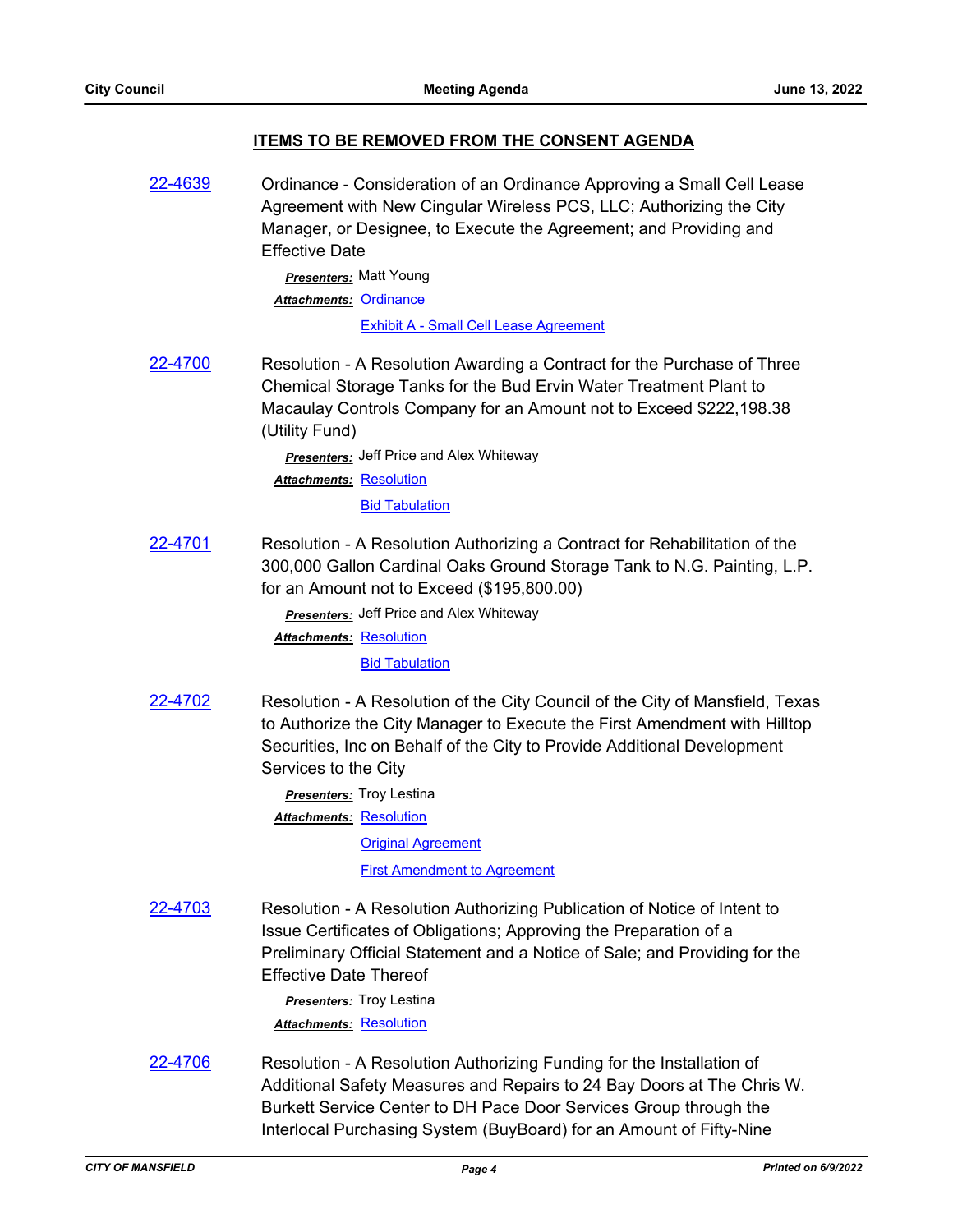|         | Thousand Two Hundred and Seventy-Eight Dollars \$59,278.00 (Utility<br>Fund)                                                                                                                                                                                |
|---------|-------------------------------------------------------------------------------------------------------------------------------------------------------------------------------------------------------------------------------------------------------------|
|         | <b>Presenters:</b> Jeff Price and Alex Whiteway                                                                                                                                                                                                             |
|         | <b>Attachments: Resolution</b>                                                                                                                                                                                                                              |
| 22-4714 | Resolution - A Resolution Authorizing the City Manager and the Police<br>Department to Make Application, Receive and Expend Grant Funding from<br>the Texas Department of Motor Vehicle Crime Prevention Authority to<br>Continue a Multi-Agency Task Force |
|         | <b>Presenters:</b> Tracy Aaron                                                                                                                                                                                                                              |
|         | <b>Attachments: Resolution</b>                                                                                                                                                                                                                              |
| 22-4715 | Resolution - A Resolution Authorizing the Chief of Police to Expend Grant<br>Funding From the Texas Department of Motor Vehicle Crime Prevention<br>Authority to Purchase New Radios From Motorola                                                          |
|         | <b>Presenters: Tracy Aaron</b>                                                                                                                                                                                                                              |
|         | <b>Attachments: Resolution</b>                                                                                                                                                                                                                              |
| 22-4708 | Request for Special Event Permit: Mansfield Rocks 2022                                                                                                                                                                                                      |
|         | Presenters: Jason Alexander and Theresa Cohagen                                                                                                                                                                                                             |
|         | <b>Attachments: Special Event Application</b>                                                                                                                                                                                                               |
| 22-4713 | Minutes - Approval of the May 23, 2022 Regular City Council Meeting<br><b>Minutes</b>                                                                                                                                                                       |
|         | Presenters: Susana Marin                                                                                                                                                                                                                                    |
|         | Attachments: 5-23-22 DRAFT Meeting Minutes                                                                                                                                                                                                                  |

## **END OF CONSENT AGENDA**

## **16. PUBLIC HEARING**

[22-4716](http://mansfield.legistar.com/gateway.aspx?m=l&id=/matter.aspx?key=8831) Ordinance - Public Hearing and Final Reading of Ordinance Amendments of Chapter 155 of the Code of Ordinances of the City of Mansfield, "Zoning" by Amending Special Purpose District Regulations and Creating a New Section 155.073 "S, South Mansfield Form-based Development District" OA 22-003

> *Presenters:* Jason Alexander Attachments: [Ordinance](http://Mansfield.legistar.com/gateway.aspx?M=F&ID=cd17b56c-48d3-4036-8241-2e6b92444596.docx)

> > [S, South Mansfield Form-based Development District](http://Mansfield.legistar.com/gateway.aspx?M=F&ID=c4570783-2a49-4a3c-9d89-7b6caf65aca9.pdf)

## **17. PUBLIC HEARING AND FIRST READING**

[22-4717](http://mansfield.legistar.com/gateway.aspx?m=l&id=/matter.aspx?key=8832) Ordinance - Public Hearing and First Reading on an Ordinance Approving a Zoning Change from PD, Planned Development District to S, South Mansfield Form-Based Development District with T-3, Urban Edge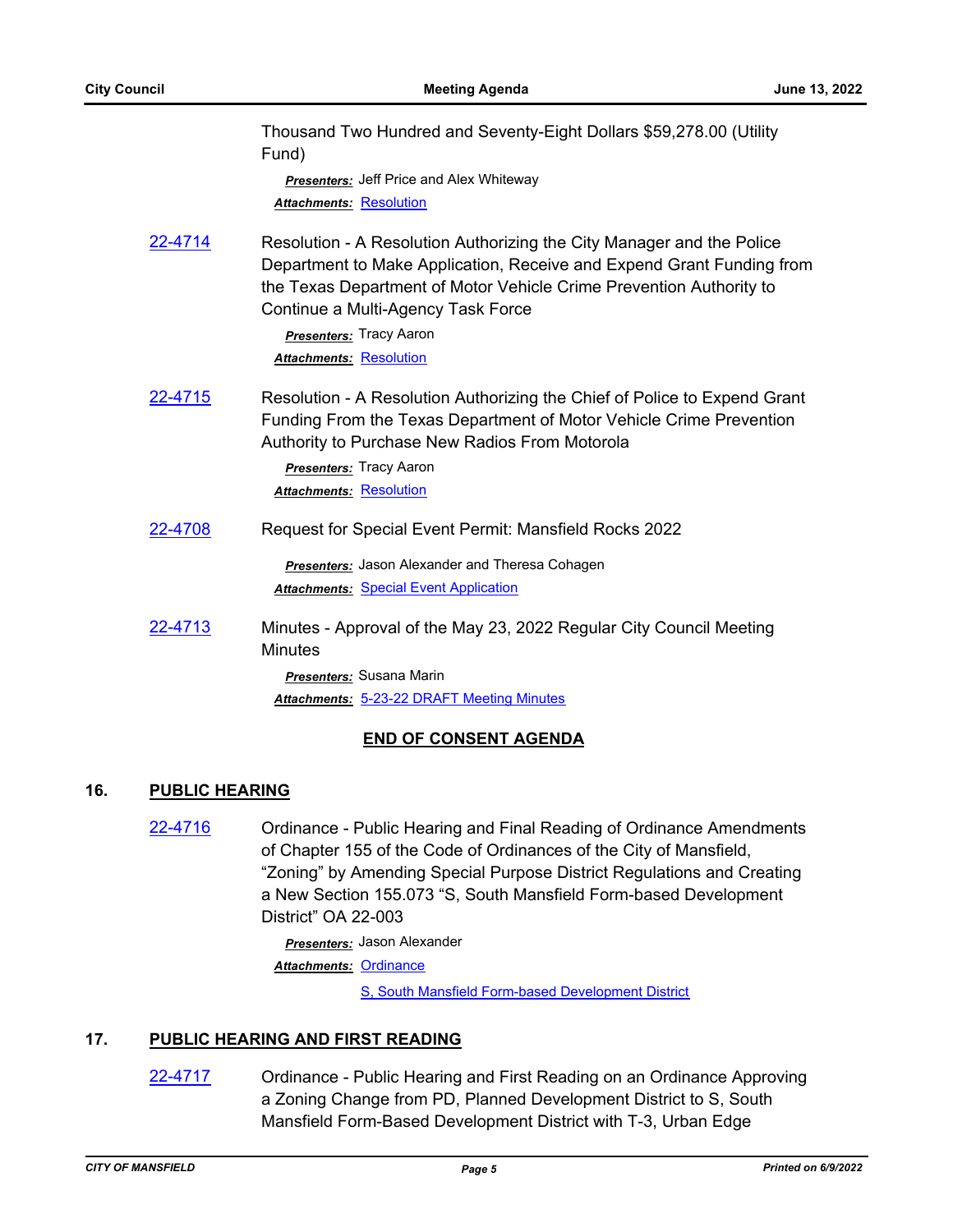Transect, T-4, Urban Transition Transect and T-5, Urban Center Transect Zones on Approximately 54.393 Acres out of the C Vela Survey, Abstract No. 851, Johnson County, Texas, Generally Located at the Northeast Corner of South U.S. 287 and Lone Star Road; City of Mansfield, Applicant; Chisholm Flats, LLC, Owner (ZC#22-008)

*Presenters:* Jason Alexander Attachments: [Ordinance](http://Mansfield.legistar.com/gateway.aspx?M=F&ID=e42bce29-40cf-4f37-873c-93f88a618425.docx)

[Exhibit A](http://Mansfield.legistar.com/gateway.aspx?M=F&ID=3dbc87d7-c3d2-4868-9b35-6cc513cfc022.pdf)

[Maps and Supporting Information](http://Mansfield.legistar.com/gateway.aspx?M=F&ID=1707d764-a91b-434e-9e75-4f3bfc08303c.pdf)

#### **18. PUBLIC HEARING CONTINUATION AND SECOND AND FINAL READING**

[22-4581](http://mansfield.legistar.com/gateway.aspx?m=l&id=/matter.aspx?key=8694) Ordinance - Public Hearing Continuation and Second and Final Reading of an Ordinance Approving a Zoning Change from SF-7.5/12 Single-Family Residential District to PD, Planned Development District for Single-Family Residential Uses on Approximately 2.997 Acres Known as Lot 15, Mount Zion Estates, Located at 301 Sayers St.; Michael Thomas of MJ Thomas Engineering, LLC, engineer, on behalf of Christine Panagopoulos of Trinity Habitat for Humanity, owner/developer, (ZC#20-021)

> *Presenters:* Jason Alexander Attachments: [Ordinance](http://Mansfield.legistar.com/gateway.aspx?M=F&ID=d79c979a-a127-4d78-b042-5b1f8e7e38a7.docx) [Exhibit A - Property Description](http://Mansfield.legistar.com/gateway.aspx?M=F&ID=5cf2685c-d263-4d23-83c9-81d54c22d97c.pdf) [Exhibit B - Development Plan](http://Mansfield.legistar.com/gateway.aspx?M=F&ID=80d67fd0-5c2a-4240-9782-dec891d0123c.pdf) **[Exhibit C - Elevations and Perspectives](http://Mansfield.legistar.com/gateway.aspx?M=F&ID=ff5c4d78-cb2a-41d2-8bec-8564b6770f0e.pdf)** [Exhibit D - Landscape Plan](http://Mansfield.legistar.com/gateway.aspx?M=F&ID=075889e3-e544-496e-920e-183dd8bfd845.pdf) [Maps and Supporting Information](http://Mansfield.legistar.com/gateway.aspx?M=F&ID=01b3010b-a96f-42a4-bd9e-6e7d30d832e7.pdf)

#### **19. NEW BUSINESS**

[22-4709](http://mansfield.legistar.com/gateway.aspx?m=l&id=/matter.aspx?key=8823) Consideration - Consideration of Championship Basketball, Inc. Reimbursement Request of FY 2021-2022 Hotel/Motel Occupancy Tax Funds in the Amount of \$10,000

> *Presenters:* Troy Lestina Attachments: [HOT Application - Championship Basketball 2021](http://Mansfield.legistar.com/gateway.aspx?M=F&ID=5a1a1031-636e-44af-99ef-bc0fd35575b2.pdf) [Championship Basketball Reimbursement Request FY 22](http://Mansfield.legistar.com/gateway.aspx?M=F&ID=3493983b-31c7-4149-b639-22a2a0955776.pdf)

[22-4721](http://mansfield.legistar.com/gateway.aspx?m=l&id=/matter.aspx?key=8836) Consideration - Consideration of City of Mansfield's Reimbursement Request of FY 2021-2022 Hotel/Motel Occupancy Tax Funds in the Amount of \$51,155.73

*Presenters:* Troy Lestina

### **20. ADJOURN**